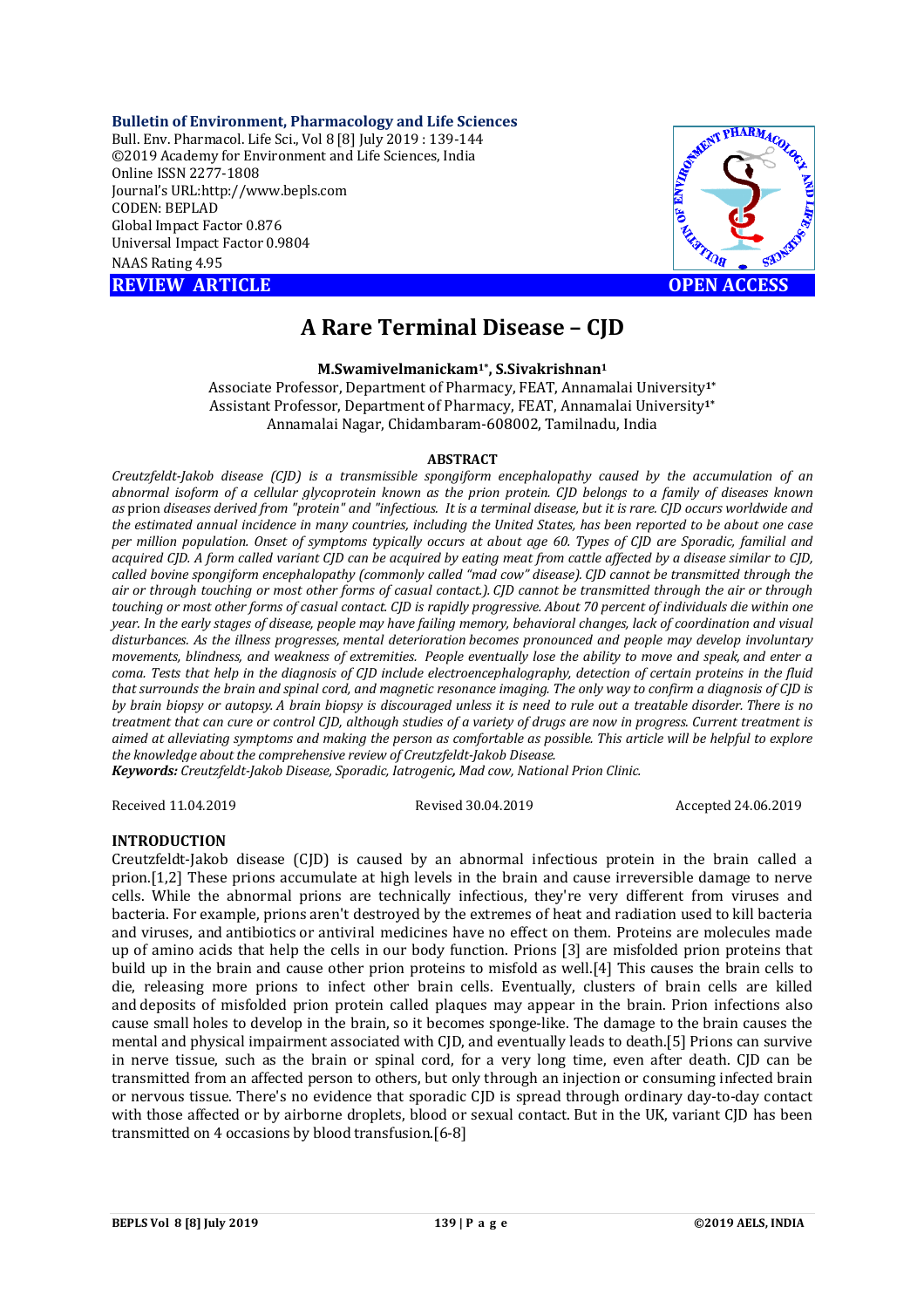# **MAIN CATEGORIES OF CJD ARE**

- Sporadic CJD, which occurs for no known reason
- Hereditary CJD, which runs in families [9]
- $\triangleright$  Iatrogenic CJD- Iatrogenic CJD[10] is where the infection is accidentally spread from someone with CJD through medical or surgical treatment. For example, a common cause of iatrogenic CJD in the past was growth hormone treatment using human pituitary growth hormones extracted from deceased individuals, some of whom were infected with CJD.[11]
- $\geq$  Acquired CID, which occurs from contact with infected tissue, usually during a medical procedure
- $\geq$  Cattle can get a disease related to CID called bovine spongiform encephalopathy (BSE) or "mad cow disease." There is concern that people can get a variant of CJD from eating beef from an infected animal, but there is no direct proof to support this. [12,13]

# **SYMPTOMS**

The pattern of symptoms can vary depending on the type of Creutzfeldt-Jakob disease (CJD).

In sporadic CJD, the symptoms[14,15] mainly affect the workings of the nervous system (neurological symptoms) and these symptoms rapidly worsen in the space of a few months. In variant CJD, symptoms that affect a person's behaviour and emotions (psychological symptoms) will usually develop first. These are then followed by neurological symptoms [16] around 4 months later, which get worse over the following few months. Familial CJD has the same sort of pattern as sporadic CJD, but it often takes longer for the symptoms to progress – usually around 2 years, rather than a few months. The pattern of iatrogenic CID is unpredictable, as it depends on how a person became exposed to the infectious protein (prion) that caused CJD. [17]

Initial neurological symptoms of sporadic CJD can include: Difficulty walking caused by balance and coordination problems, slurred speech, numbness or pins and needles in different parts of the body, dizziness and vision problems, such as double vision and hallucinations. Advanced neurological symptoms of all forms of CJD can include: Loss of physical co-ordination, which can affect a wide range of functions, such as walking, speaking and ataxia, muscle twitches and spasms, loss of bladder control and bowel control, blindness, dysphagia, loss of speech and loss of voluntary movement.

Initial psychological symptoms of variant CJD can include: Severe depression, intense feelings of despair, withdrawal from family, friends and the world around you, anxiety, irritability and insomnia. Advanced psychological symptoms of all forms of CJD include: Loss of memory, which is often severe, problems concentrating, confusion, feeling agitated, aggressive behavior, loss of appetite, which can lead to weight loss, paranoia and unusual and inappropriate emotional responses

## **Final stages**

As the condition progresses to its final stages, people with all forms of CJD will become totally bedridden. They often become totally unaware of their surroundings and require around-the-clock care. They also often lose the ability to speak and can't communicate with their careers. Death will inevitably follow, usually either as a result of an infection, such as pneumonia , or respiratory failure, where the lungs stop working and the person is unable to breathe. Nothing can be done to prevent death in these circumstances and Advancements in palliative care (the treatment of incurable conditions) mean that people with CJD often have a peaceful death.

## **DIAGNOSIS**

A diagnosis of Creutzfeldt-Jakob disease (CJD) is usually based on medical history, symptoms and a series of tests. A neurologist will carry out the tests to rule out other conditions with similar symptoms, such as Alzheimer's disease, Parkinson's disease, or a brain tumour. The only way to confirm a diagnosis of CJD is to examine the brain tissue by carrying out a brain biopsy or, more commonly, after death in a post mortem examination of the brain.

## **Tests for CJD**

A clinical neurologist will rule out other conditions with similar symptoms. Some common signs of CJD by carrying out the following tests: MRI brain scan – uses strong magnetic fields and radio waves to produce a detailed image of the brain, and can show up abnormalities particular to CJD.[18-20] EEG – records brain activity and may pick up abnormal electrical patterns seen in sporadic CJD.[21,22] Lumbar puncture – a procedure where a needle is inserted into the lower part of the spine to draw out a sample of cerebrospinal fluid (which surrounds your brain and spinal cord) so it can be tested for a certain protein that indicates you may have CJD.[23] **Prototype blood test-** for variant CJD has also been developed by the prion unit at the Medical Research Council (MRC) and is available through the National Prion Clinic.[24] **Tonsil biopsy** – a small piece of tissue can be taken from the tonsils and checked for the abnormal prions found in variant CJD (they're not present in other types of CJD)[25] and **Genetic test** – a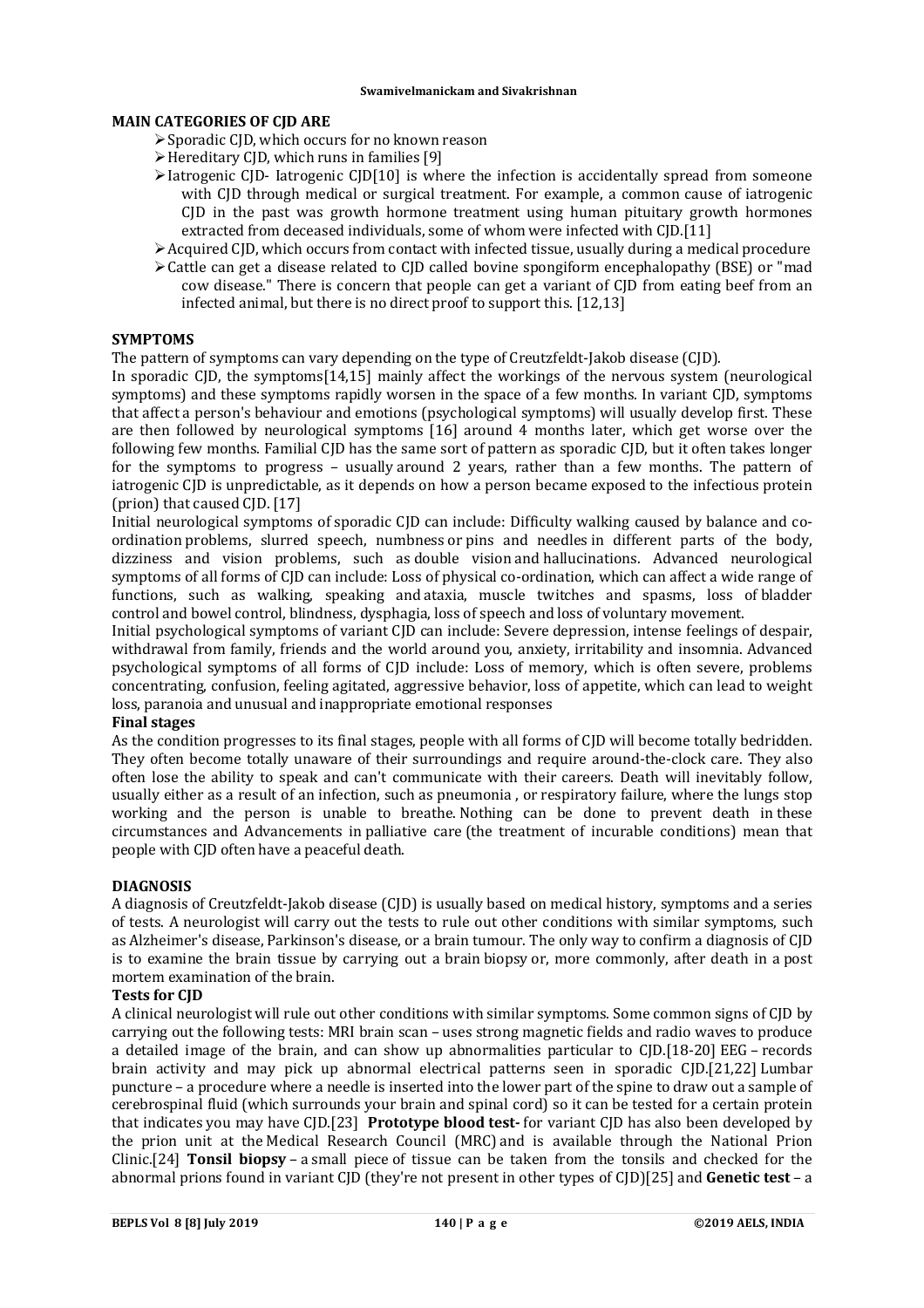simple blood test to find out whether you have a mutation (fault) in the gene that produces normal protein; a positive result may indicate familial (inherited) prion disease and Brain biopsy-During a brain biopsy,[26] a surgeon drills a tiny hole into the skull and removes a small piece of brain tissue using a very thin needle. It's carried out under general anaesthetic, which means the person will be unconscious during the procedure. As a brain biopsy carries the risk of causing brain damage or seizures (fits), it's only performed in a few cases where there's a concern that someone doesn't have CJD but some other treatable condition.

## **TREATMENT**

There's no proven cure or control for Creutzfeldt-Jakob disease, but clinical studies are underway at the National Prion Clinic to investigate possible treatments. At present, treatment involves trying to keep the person as comfortable as possible and reducing symptoms with medicines.[27] Researchers have tested many drugs, including amantadine, steroids, interferon, acyclovir, antiviral agents[28,29], and antibiotics.[30,31] Studies of a variety of other drugs are now in progress. However, so far none of these treatments has shown any consistent benefit in humans. Current treatment for CJD is aimed at alleviating symptoms and making the individual as comfortable as possible. For example, psychological symptoms of CJD, such as anxiety and depression, can be treated with sedatives and antidepressants, and muscle jerks or tremors can be treated with medicines like clonazepam and sodium valproate. Any pain experienced can be relieved using powerful opiate-based painkillers. During later stages of the disease, changing the person's position frequently can keep him or her comfortable and helps prevent bedsores. A catheter can be used to drain urine if the individual cannot control bladder function, and intravenous fluids and artificial feeding also may be used.

## **Advance directive**

Many people with CJD draw up an advance directive.[32] An advance directive is where a person makes their treatment preferences known in advance in case they can't communicate their decisions later because they're too ill. Issues that can be covered by an advance directive include: whether a person with CJD wants to be treated at home, in a hospice, or in a hospital once they reach the final stages of the condition, what type of medications they'd be willing to take in certain circumstances, whether they'd be willing to have a feeding tube if they were no longer able to swallow food and liquid, whether they're willing to donate any of their organs for research after they die (the brains of people with CJD are particularly important for ongoing research) and if they lose lung function, whether they'd be willing to be resuscitated by artificial means – for example, by having a breathing tube inserted into their neck. The care team can provide more advice about making an advance directive. A specialist team such as doctor and nurse from these services will be assigned to liaise with local services, including the person's GP, social worker, physiotherapist and occupational therapist. Specialist teams are available for diagnosis and to offer clinical and emotional support to patients and their families, and work alongside the local care team. A local care team may include doctors and nurses, occupational therapists, dietitians, continence advisers and social workers.

## **Care and support in the advanced stages of CJD**

As CJD progresses, people with the condition will need significant nursing care and practical support. As well as help with feeding, washing and mobility, some people may also need help peeing. A tube inserted into the bladder to drain urine (a catheter) is often required. Many people will also have problems swallowing, so they may have to be given nutrition and fluids through a feeding tube. It may be possible to treat someone with CJD at home, depending on the severity and progression of their condition. Caring for someone with CJD can be distressing and difficult to cope with, so many careers prefer to use the specialist services of a hospital or hospice.

#### **PREVEN TION**

Although Creutzfeldt-Jakob disease (CJD) is very rare, the condition can be difficult to prevent. This is because most cases occur spontaneously for an unknown reason (sporadic CJD) and some are caused by an inherited genetic fault (familial CJD). Sterilisation methods used to help prevent bacteria and viruses spreading also aren't completely effective against the infectious protein (prion) that causes CJD. But tightened guidelines on the reuse of surgical equipment mean that cases of CJD spread through medical treatment (iatrogenic CJD) are now very rare. There are also measures in place to prevent variant CJD spreading through the food chain and the supply of blood used for blood transfusions.

# **Protecting the food chain**

Since the link between bovine spongiform encephalopathy (BSE, or "mad cow" disease) and variant CJD was confirmed, strict controls have been in place to stop BSE entering the human food chain.[33-35] These controls include: a ban on feeding meat-and-bone mix to farm animals, the removal and destruction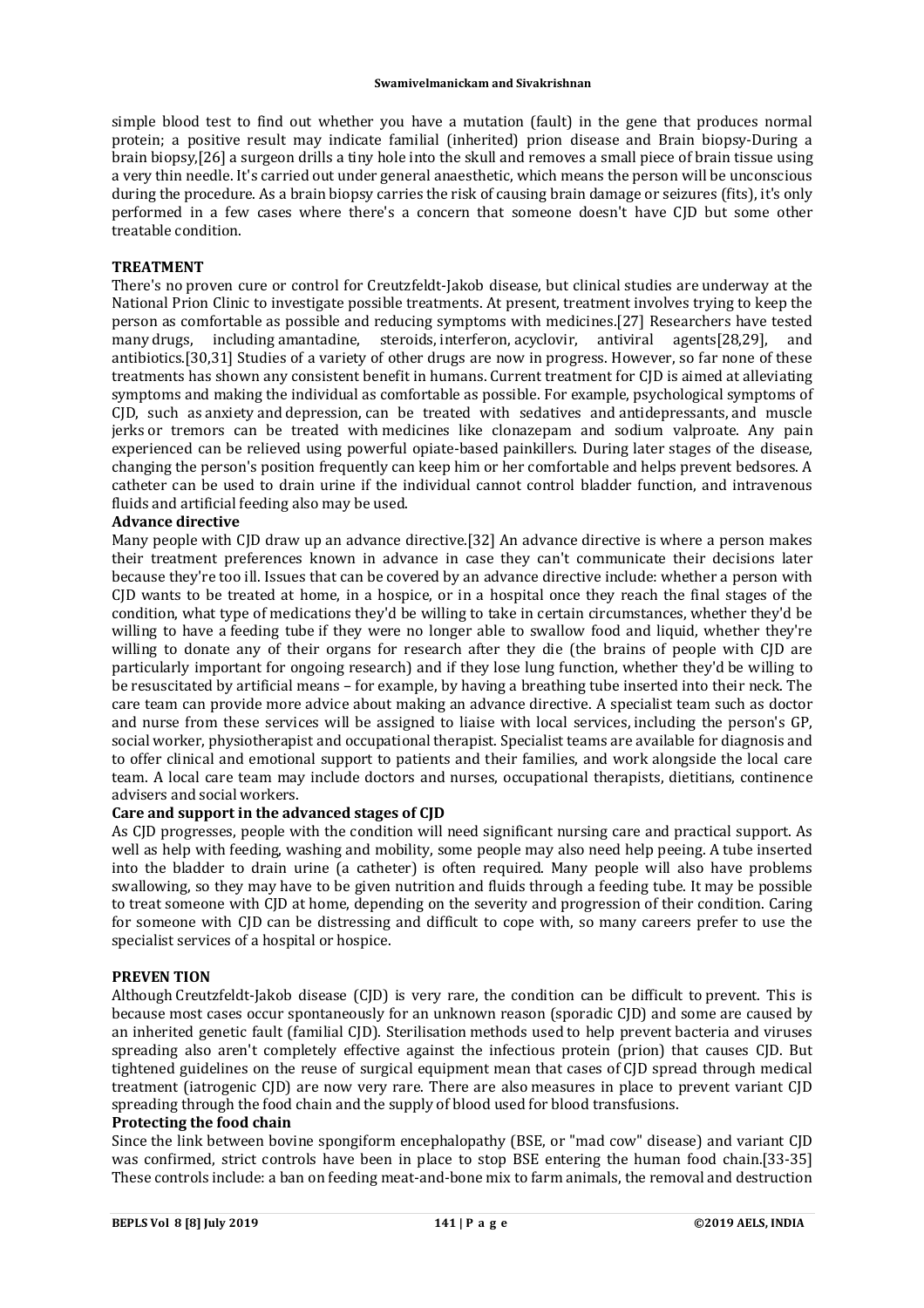of all parts of an animal's carcass that could be infected with BSE, ban on mechanically recovered meat (meat residue left on the carcass that's pressure-blasted off the bones) and testing on all cattle more than 30 months old (experience has shown that infection in cattle under 30 months of age is rare, and even cattle that are infected haven't yet developed dangerous levels of infection).

## **Blood transfusions**

In the UK, there have been 4 cases where variant CJD has been transmitted by blood transfusion. In each case, the person received a blood transfusion from a donor who later developed variant CJD. Three of the 4 recipients went on to develop variant CJD, while the fourth recipient died before developing variant CJD but was found to be infected following a post-mortem examination. It's not certain whether the blood transfusion was the cause of the infection, as those involved could have contracted variant CJD through dietary sources. Nevertheless, steps were taken to minimise the risk of the blood supply becoming contaminated. These steps include: not allowing people potentially at risk from CJD to donate blood, tissue or organs (including eggs and sperm for fertility treatments), not accepting donations from people who have received a blood transfusion in the UK since 1980 and removing white blood cells, which may carry the greatest risk of transmitting CJD, from all blood used for transfusions.

## **Avoid to Spreading the Disease**

To reduce the already very low risk of CJD transmission from one person to another, people should never donate blood, tissues, or organs if they have suspected or confirmed CJD, or if they are at increased risk because of a family history of the disease, a dura mater graft, or other factor. Normal sterilization procedures[36] such as cooking, washing, and boiling do not destroy prions. Caregivers, healthcare workers, and undertakers should take the following precautions when they are working with a person with CJD: Cover cuts and abrasions with waterproof dressings, wear surgical gloves when handling a patient's tissues and fluids or dressing the patient's wounds, avoid cutting or sticking themselves with instruments contaminated by the patient's blood or other tissues[37], use disposable bedclothes and other cloth for contact with the patient, if disposable materials are not available, regular cloth should be soaked in undiluted chlorine bleach for an hour or more, and then washed in a normal fashion after each use, use face protection if there is a risk of splashing contaminated material such as blood or cerebrospinal fluid and soak instruments that have come in contact with the patient in undiluted chlorine bleach for an hour or more, then use an autoclave[38] (pressure cooker) to sterilize them in distilled water for at least one hour at 132-134 degrees centigrade.[ 39,40]

# **CONCLUSION**

Creutz-feldt Jakob Disease is a degenerative brain disorder that leads to dementia and, ultimately, death. Creutz-feldt Jakob Disease is a terminal disease, but it is rare. There's no proven cure or control for Creutzfeldt-Jakob disease (CJD). Normal sterilization procedures such as cooking, washing, and boiling do not destroy prions. Sterilisation methods used to help prevent bacteria and viruses spreading also aren't completely effective against the infectious protein that causes CJD. But tightened guidelines on the reuse of surgical equipment mean that cases of CJD spread through medical treatment (iatrogenic CJD) are now very rare. There are also measures in place to prevent variant CJD spreading through the food chain and the supply of blood used for blood transfusions. Current treatment for CJD is aimed at alleviating symptoms and making the individual as comfortable as possible. The best way is to avoid the spreading of disease CJD transmission from one person to another, people should never donate blood, tissues, or organs if they have suspected or confirmed CJD. Caregivers, healthcare workers, and undertakers should take the above said preventive measures and precautions when they are working with a person with CJD will avoid the spreading of the disease.

#### **REFERENCES**

- 1. Creutzfeldt-Jakob Disease. Information Page. "Creutzfeldt-Jakob Disease Fact Sheet", Prepared by: Office of Communications and Public Liaison, National Institutes of Health Bethesda, MD 20892 NINDS, Publication date May 2018. NIH Publication No. 18-NS-2760[.https://www.ninds.](https://www.ninds.) nih.gov/disorders/patient-caregiver-education/fact-sheets/creutzfeldt-jakob-disease-fact-sheet.
- 2. Kirschbaum WR.[1968]. Jakob-Creutzfeldt disease, Elsevier, New York.
- 3. Prusiner SB [1998]. Prions. *Proc Natl Acad Sci U S A.,* 95(23):13363–13383.
- 4. Supattapone [2010]. Biochemistry. What makes a prion infectious? Science., 327:1091–1092.
- 5. Thompson A, MacKay A, Rudge P, *et al*.,[2014]. Behavioral and psychiatric symptoms in prion disease. Am J Psychiatry., 171:265.
- 6. Urwin PJ, Mackenzie JM, Llewelyn CA, Will RG, Hewitt PE.[2016]. Creutzfeldt-Jakob disease and blood transfusion: updated results of the UK Transfusion Medicine Epidemiology Review Study. Vox Sang., 110:310– 316.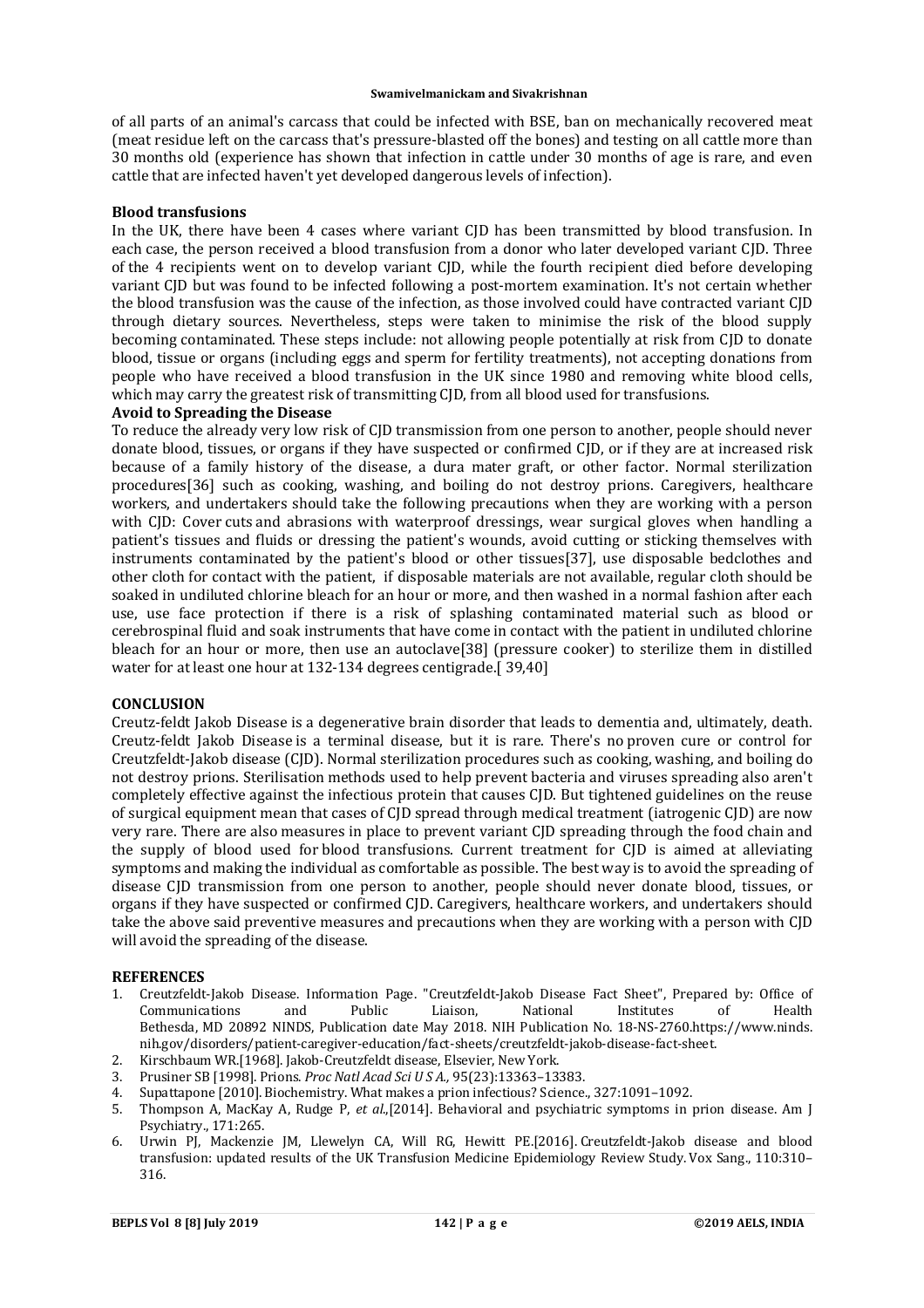- 7. Molesworth AM, Mackenzie J, Everington D, Knight RSG, Will RG.[2011]. Sporadic Creutzfeldt-Jakob disease and risk of blood transfusion in the United Kingdom. Transfusion., 2011;51:1872–1873, author reply 1873–1874.
- 8. JPAC (Joint United Kingdom (UK) Blood Transfusion and Tissue Transplantation Services Professional Advisory Committee), Transfusion Handbook: (vCJD) [http://www.transfusionguidelines.org/transfusion-handbook/5](http://www.transfusionguidelines.org/transfusion-handbook/5-) adverse-effects-of transfusion/5-4-variant-creutzfeldt-jakobdisease-vcjd.
- 9. Pierluigi Gambetti, Qingzhong Kong, Wenquan Zou, Piero Parchi, Shu G Chen.[2003]. Sporadic and familial CJD: classification and characterization. *British Medical Bulletin.,* 66(1): 213–239.
- *10.* Will RG.[2003]. Acquired prion disease: iatrogenic CJD, variant CJD, kuru. *Br Med Bull., 66:255–265.*
- 11. Collinge J, Palmer MS, Dryden AJ.[1991]. Genetic predisposition to iatrogenic Creutzfeldt-Jakob disease. Lancet.,337: 1441–2.
- 12. Brown, D. A., Bruce, M. E. & Fraser, J. R.[2003]. Comparison of the neuropathological characteristics of bovine spongiform encephalopathy (BSE) and variant Creutzfeldt-Jakob disease (vCJD) in mice. Neuropathol. Appl. Neurobiol., 29:262–272.
- 13. Lasmezas, C. I. *et al.,*[2001]*.* Adaptation of the bovine spongiform encephalopathy agent to primates and comparison with Creutzfeldt-Jakob disease: implications for human health. Proc. Natl Acad. Sci. USA., 98: 4142– 4147.
- 14. Rabinovici GD, Wang PN, Levin J, *et al.,*[2006]. First symptom in sporadic Creutzfeldt-Jakob disease. Neurology., 66(2):286–287.
- 15. Ward HJ, Everington D, Cousens SN, *et al.,*[2008]. Risk factors for sporadic Creutzfeldt-Jakob disease. Ann Neurol., 63:347.
- 16. Jucker M, Walker LC.[2013]. Self-propagation of pathogenic protein aggregates in neurodegenerative diseases. Nature., 501:45-51
- 17. Brown, P. *et al.,* [2012]. Iatrogenic Creutzfeldt-Jakob disease, final assessment. Emerg. Infect. Dis., 18:7.
- 18. Collie DA, Sellar RJ, Zeidler M, *et al.,*[2001]. MRI of Creutzfeldt-Jakob disease: imaging features and recommended MRI protocol. Clin Radiol., 56:726.
- 19. Schröter A, Zerr I, Henkel K, *et al.,*[2000]. Magnetic resonance imaging in the clinical diagnosis of Creutzfeldt-Jakob disease. Arch Neurol., 57:1751
- 20. Manners DN, Parchi P, Tonon C, *et al.,*[2009]. Pathologic correlates of diffusion MRI changes in Creutzfeldt-Jakob disease. Neurology., 72:1425.
- 21. Bortone E, Bettoni L, Giorgi C, *et al.,*[1994]. Reliability of EEG in the diagnosis of Creutzfeldt-Jakob disease. Electroencephalogr Clin Neurophysiol., 90:323.
- 22. Lee RG, Blair RD.[1973]. Evolution of EEG and visual evoked response changes in Jakob-Creutzfeldt disease. Electroencephalogr Clin Neurophysiol., 35:133.
- 23. Sanchez-Juan P, Green A, Ladogana A, *et al.*,[2006]. CSF tests in the differential diagnosis of Creutzfeldt-Jakob disease. Neurology., 67:637.
- 24. Puoti G, Bizzi A, Forloni G, *et al.,*[2012]. Sporadic human prion diseases: molecular insights and diagnosis. Lancet Neurol.,11:618.
- 25. Hill AF, Zeidler M, Ironside J, Collinge J.[1997]. Diagnosis of new variant Creutzfeldt-Jacob disease by tonsil biopsy. Lancet .,349:99-100.
- 26. Wada R, Kucharczyk W.[2008] Prion infections of the brain. Neuroimaging Clin N Am., 18:183.
- 27. Appleby BS, Yobs DR.[2018]. Symptomatic treatment, care, and support of CJD patients. Handb Clin Neurol., 153:399.
- 28. Collinge J, Gorham M, Hudson F, *et al.,*[2009] Safety and efficacy of quinacrine in human prion disease (PRION-1 study): a patient-preference trial. Lancet Neurol., 8:334.
- 29. Geschwind MD, Kuo AL, Wong KS, *et al.,* [2013]. Quinacrine treatment trial for sporadic Creutzfeldt-Jakob disease. Neurology., 81:2015.
- 30. Haïk S, Marcon G, Mallet A, *et al.,*[2014]. Doxycycline in Creutzfeldt-Jakob disease: a phase 2, randomised, double-blind, placebo-controlled trial. Lancet Neurol., 13:150.
- 31. Varges D, Manthey H, Heinemann U, *et al.,* [2017]. Doxycycline in early CJD: a double-blinded randomised phase II and observational study. J Neurol Neurosurg Psychiatry., 88:119.
- 32. Roberta Galeno, Michele Angelo Di Bari, Romolo Nonno, Franco Cardone, Marco Sbriccoli, Silvia Graziano, Loredana Ingrosso.[2017]. Prion Strain Characterization of a Novel Subtype of Creutzfeldt-Jakob Disease. Journal of virology., 91(11): e02390-16.
- 33. Will R[2004]. Variant Creutzfeldt-Jakob disease. Folia Neuropathol., 42(A):77-83.
- 34. Hill A, Desbruslais M, Joiner S, Sidle KC, Gowland I, Collinge J, Doey LJ, Lantos P.[1997]. The same prion strain causes vCJD and BSE. Nature., 389(6650):448–450.
- 35. Emmanuel A. Asante, Jacqueline M. Linehan, Melanie Desbruslais, Susan Joiner, Ian Gowland, Andrew L. Wood *et al.,*[2002]. BSE prions propagate as either variant CJD-like or sporadic CJD-like prion strains in transgenic mice expressing human prion protein. EMBO J., 21(23): 6358–6366.
- 36. Rutala WA, Weber DJ.[2001]. Creutzfeldt-Jakob disease: recommendations for disinfection and sterilization. Clin Infect Dis., 32:1348-56.
- 37. Lynn Johnston, and John Conly.[2001]. Creutzfeldt-Jakob disease and infection control. Can J Infect Dis.,12(6): 332–336.